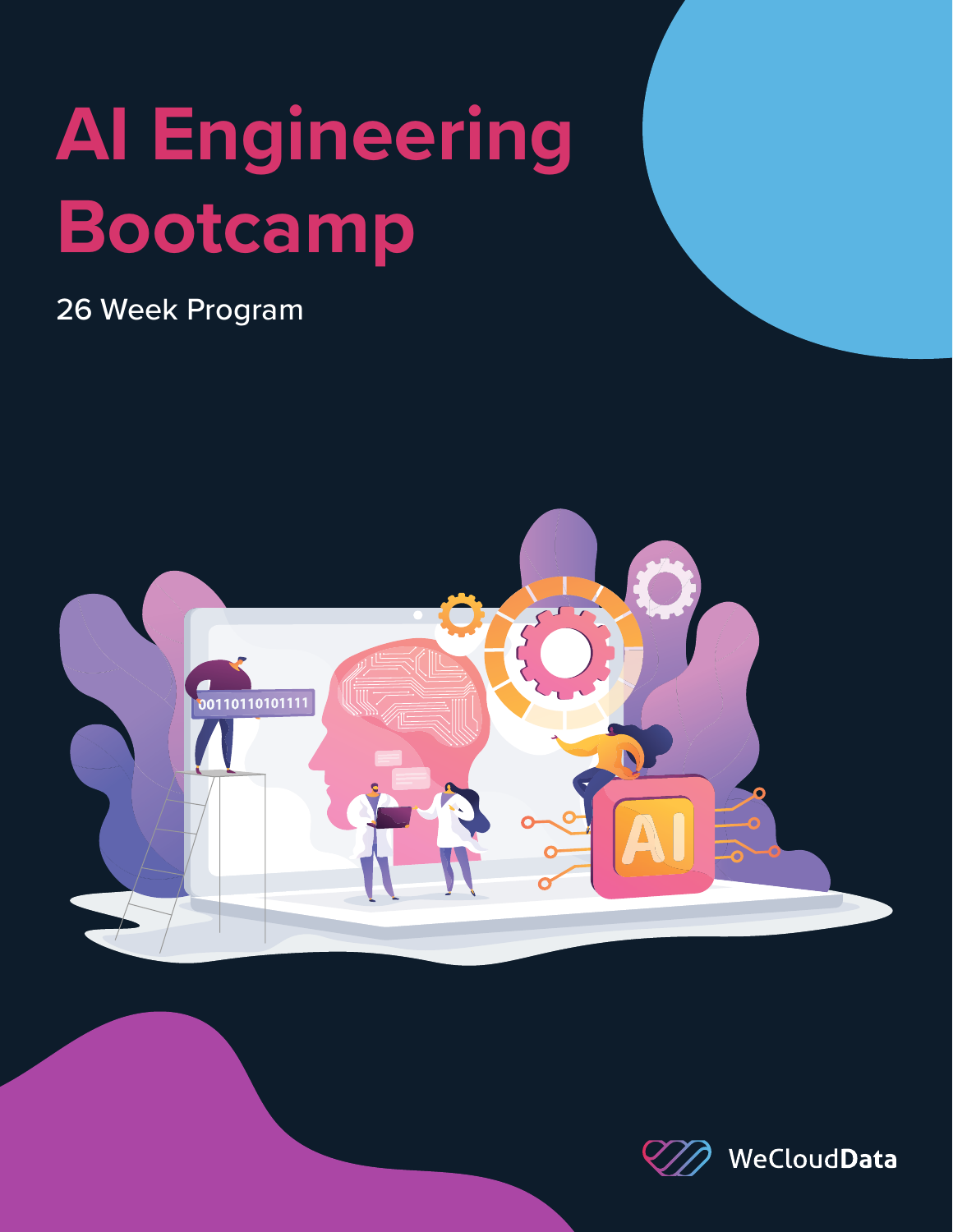# **Contents**

Introduction Why WeCloudData Who This Program Is For Program Introduction Program Details Syllabus Summary Instructors Admission Process Tuition, Grants and Financial Options 3 4 5 6 7 8 12 13 14 14

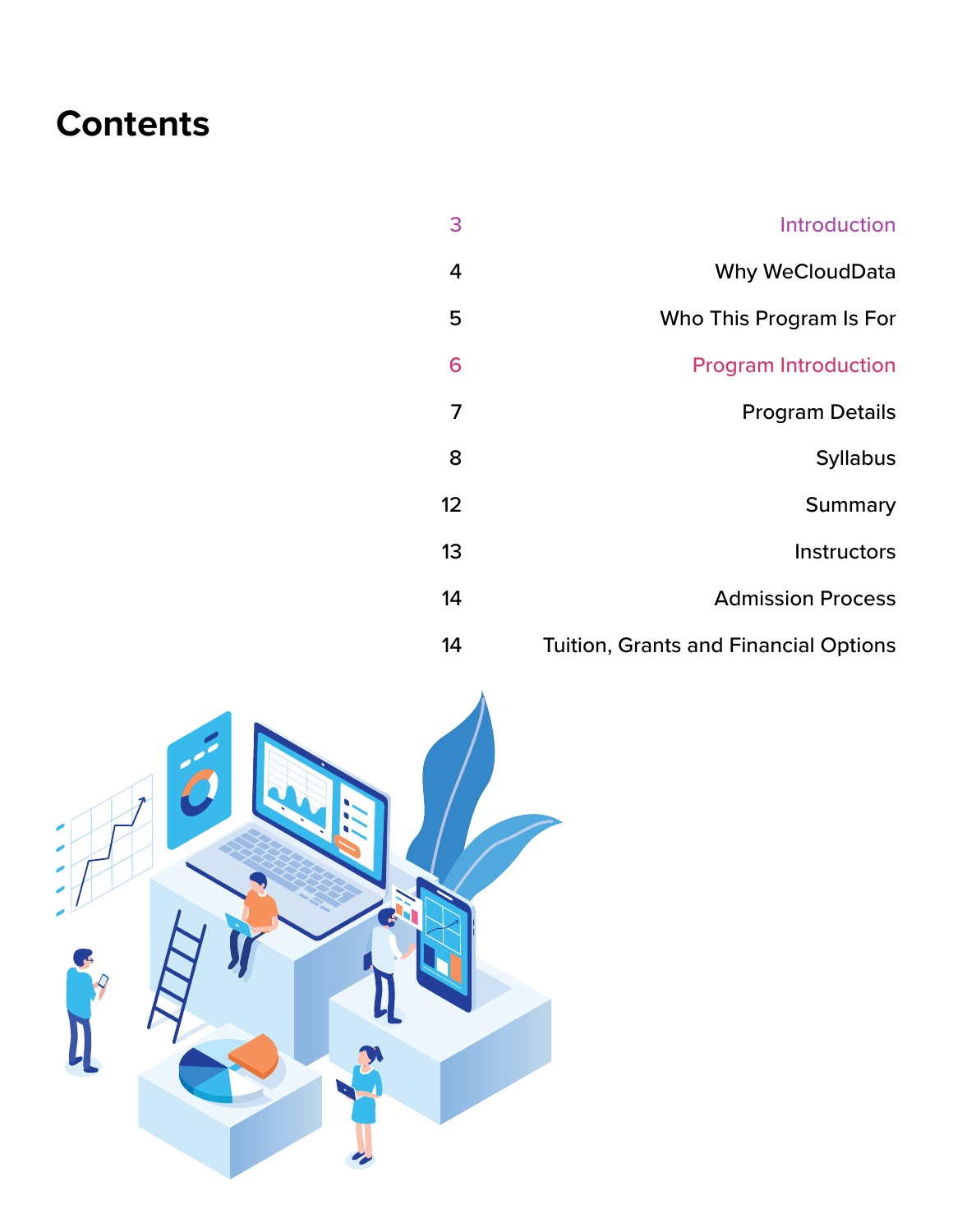# **Introduction**

In Canada, Machine Learning Engineers (MLE) will earn around



In the U.S., the average base pay for ML Engineers is around





Placement rate of WeCloudData alumni



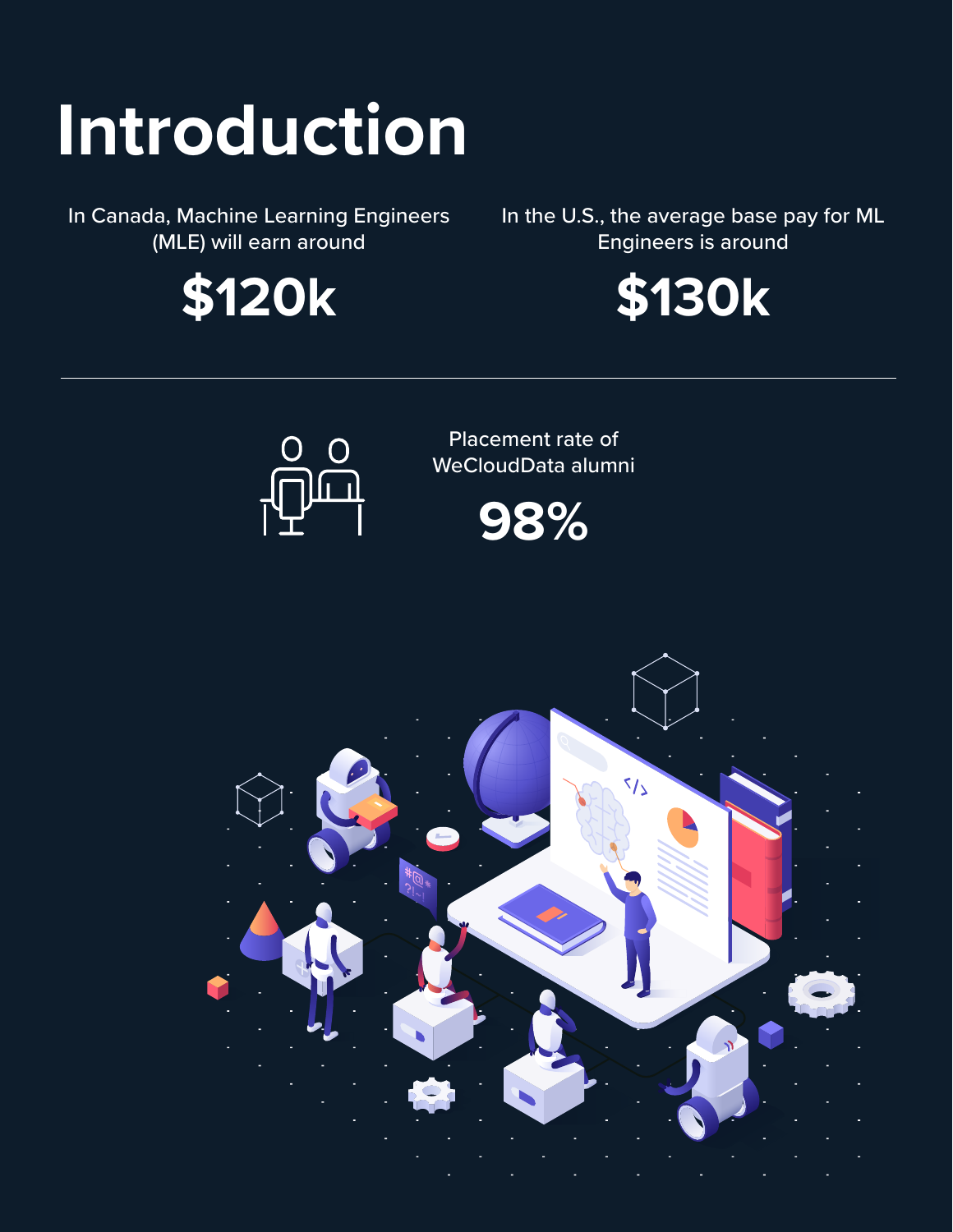# **Why WeCloudData**

WeCloudData is the only bootcamp and accredited career college that focuses on the data field. We offer five distinctive programs - Data Science, Business Intelligence, Data Engineering, Artificial Intelligence, and Cloud Computing to prepare you for your dream career. The programs are instructor-led and project-based. You will learn advanced data techniques at a fraction of the cost from other institutes.

- Relevant to industry: Our programs cover the most up-todate skills that are required by employers across the world. In addition to offering personal training, we also work with a wide range of well-known data-driven companies in North America to help them up-skill their employees for cutting-edge technologies. That being said, we know what qualifications employers are looking for in future candidates.
- Focus on practice: Our course design committee is comprised of data scientists from a range of organizations such as BMO, RBC, Dessa, Google, and Amazon which ensure real-world projects are built into each course curriculum. Our programs are rigorous and students will be expected to complete the assignments and projects to meet the course completion requirements.
- Service is our success: We understand the challenges of career transformation, and we're committed to helping each and every student gain the knowledge, skills, and experience that will help them launch a successful career. You can communicate with the instructors and TA's regularly through our online platform and communication app. We are here to ensure your positive outcome and many accomplishments from our programs.

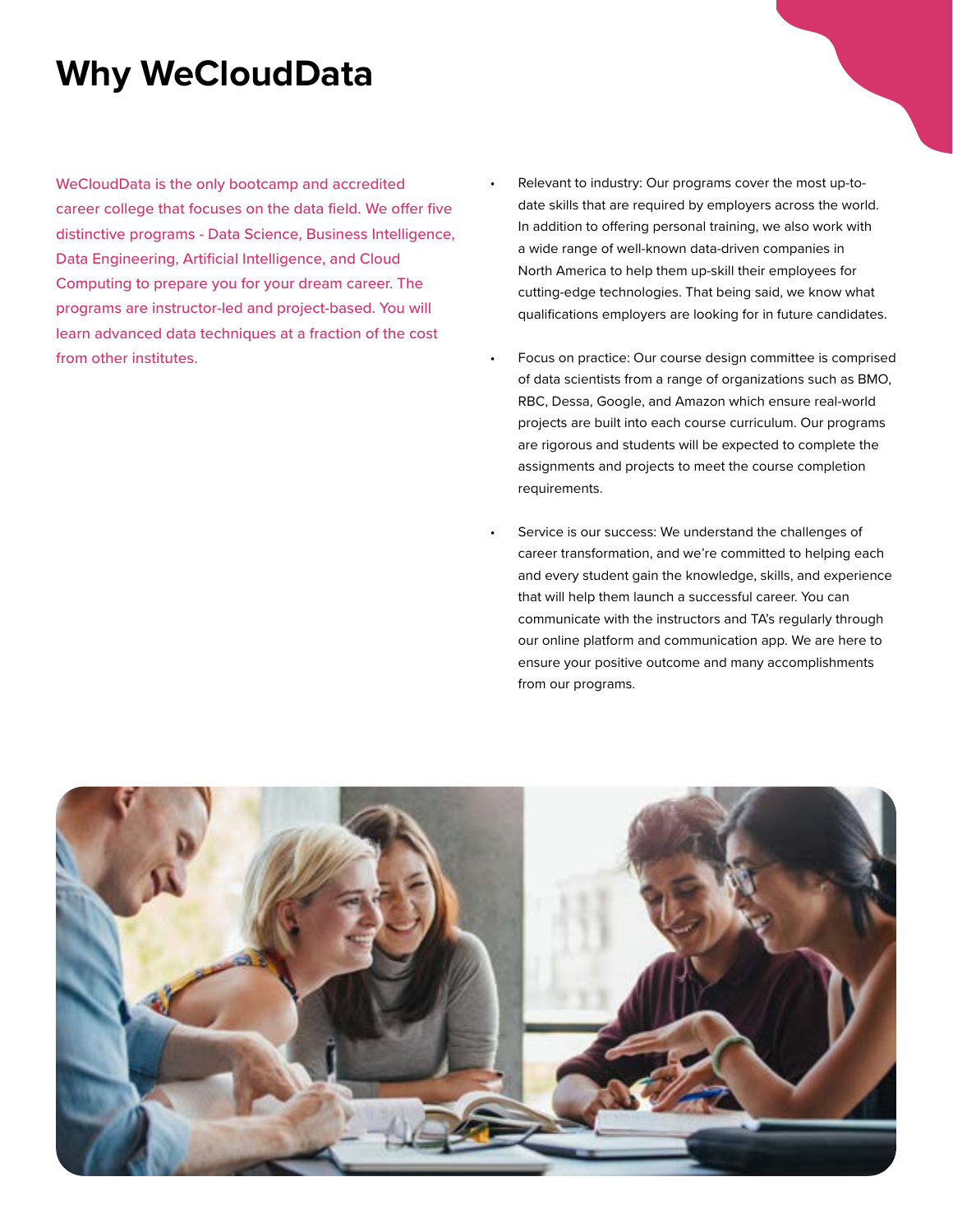# **Who This Program Is For**



Data scientists, data engineers, software engineers, and AI researchers who are interested in ML model deployment in production.

Suitable for anyone who has prior experience with machine learning, data science, and has solid programming skills.





New grads from computer science (CS) or software engineering (SE) background.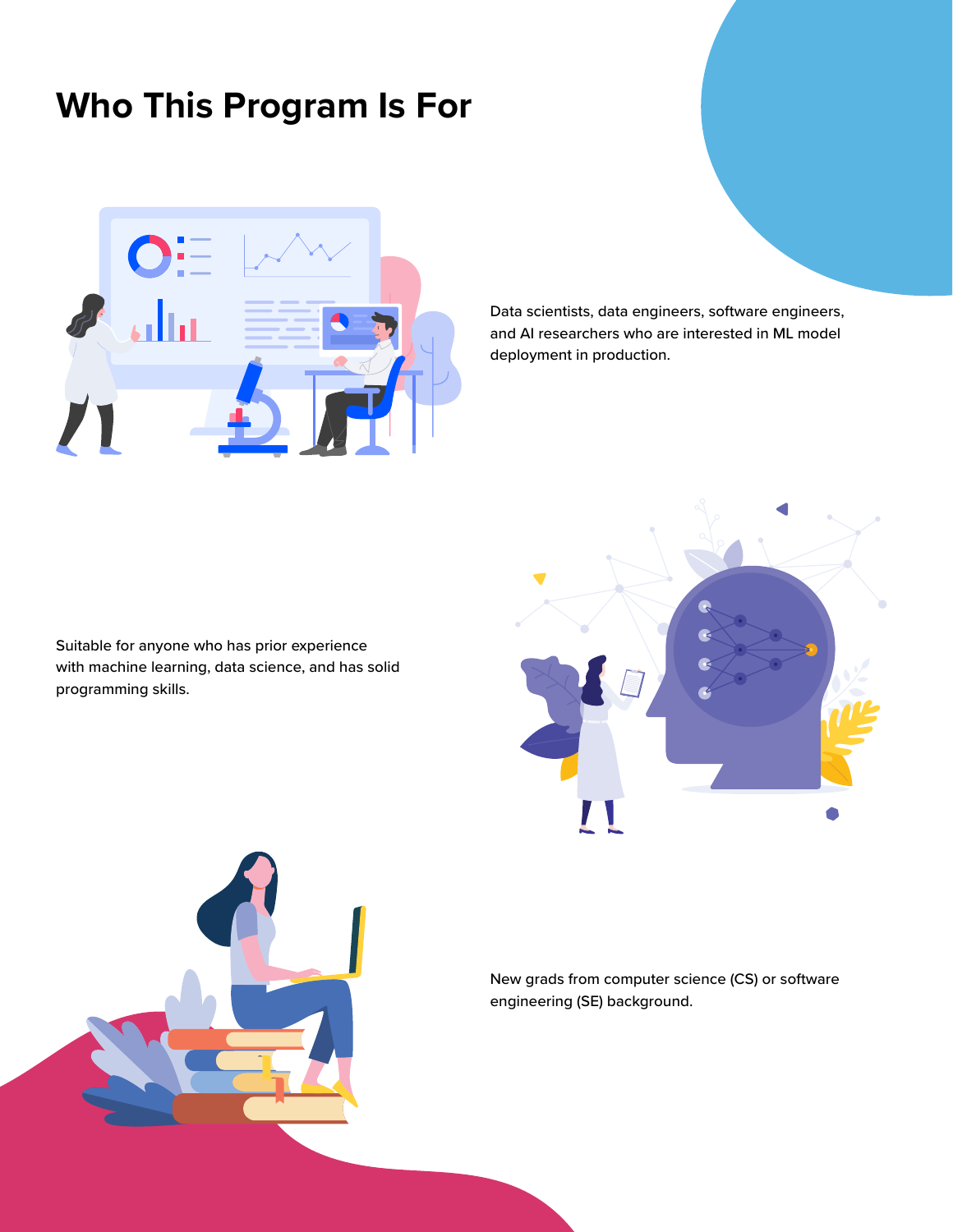# **Program Introduction**

According to deeplearning.ai, only 22% of companies using machine learning have successfully deployed a model. The need for ML Engineers is growing exponentially as the industry moves towards Data-centric AI. ML Engineering (MLOps) is at the intersection of Machine Learning, DevOps, and Data Engineering. It is a critical role that makes sure the AI products get deployed in production in a scalable and reliable way.

In this advanced program, you will learn deep learning techniques, use cases in computer vision and NLP, and the engineering and operations side which allow you to master the entire lifecycle of ML projects from data preparation to model deployment and monitoring.

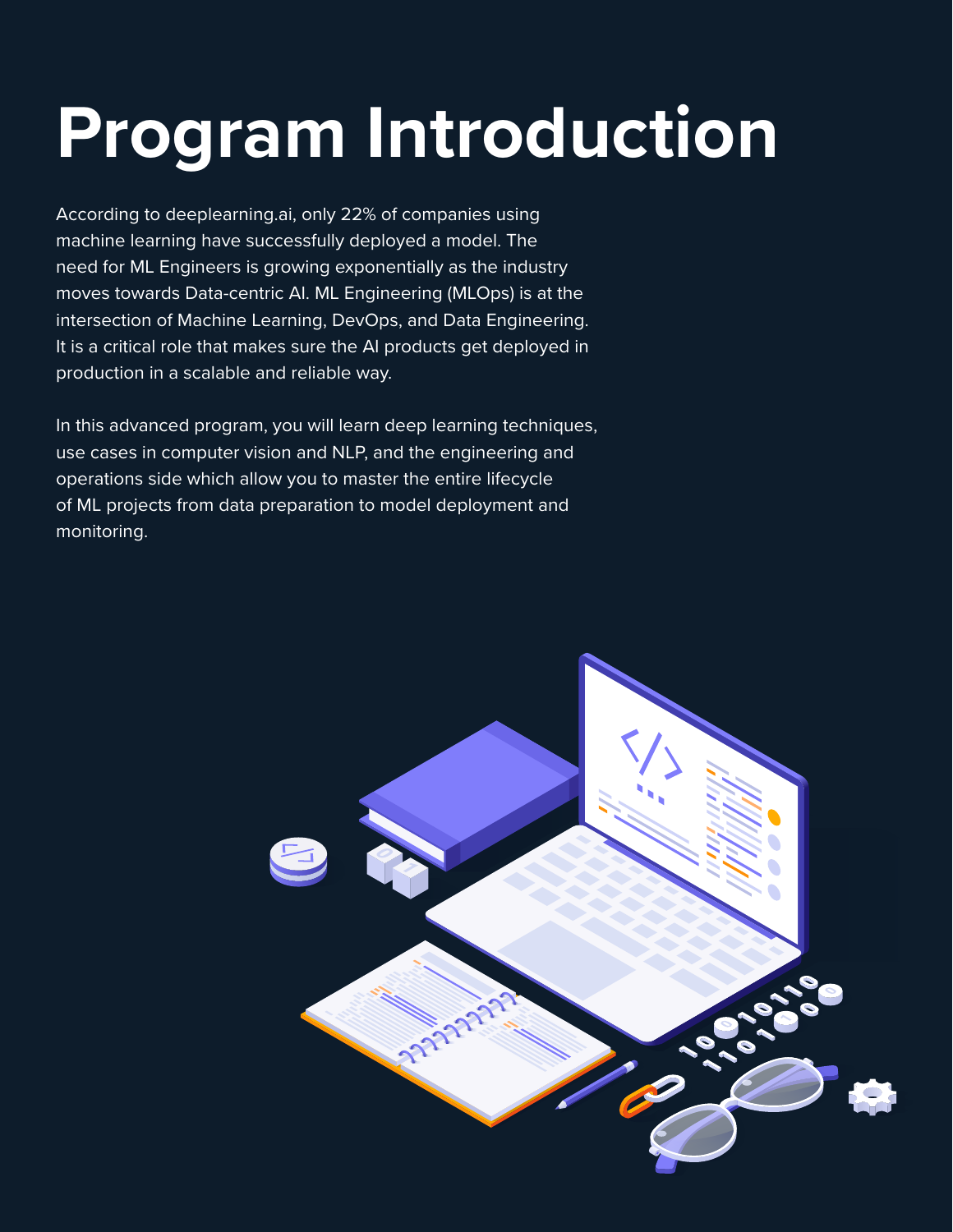# **Program Details**

26 weeks

### **Schedule Length Price**

Thur 6:30PM - 9:30PM Sun 9:00AM - 5:00PM

Lab: Sun 1:00PM - :00PM TA Office Hours: Evenings

\$9,100 CAD (Part-time) \$13,000 CAD (Full-time with Real Client project)

#### **Course Structure**

#### **Overview of program**



#### **General Structure**

#### **Semester 1**

- Machine Learning Foundations
- Deep Learning Foundations
- Project #1
- DL: Computer Vision
- DL: Natural Language Processing
- Project #2

#### **Semester 2:**

- Linux, Docker, and Github
- Intro to Cloud Computing (GCP)
- Infrastructure as Code (Terraform)
- Building Prediction Services
- Model Packaging & Deployment
- Model Versioning, Packing & Tracking with MLflow
- **Model Monitoring**
- Data Versioning Control
- CI/CD
- Project #3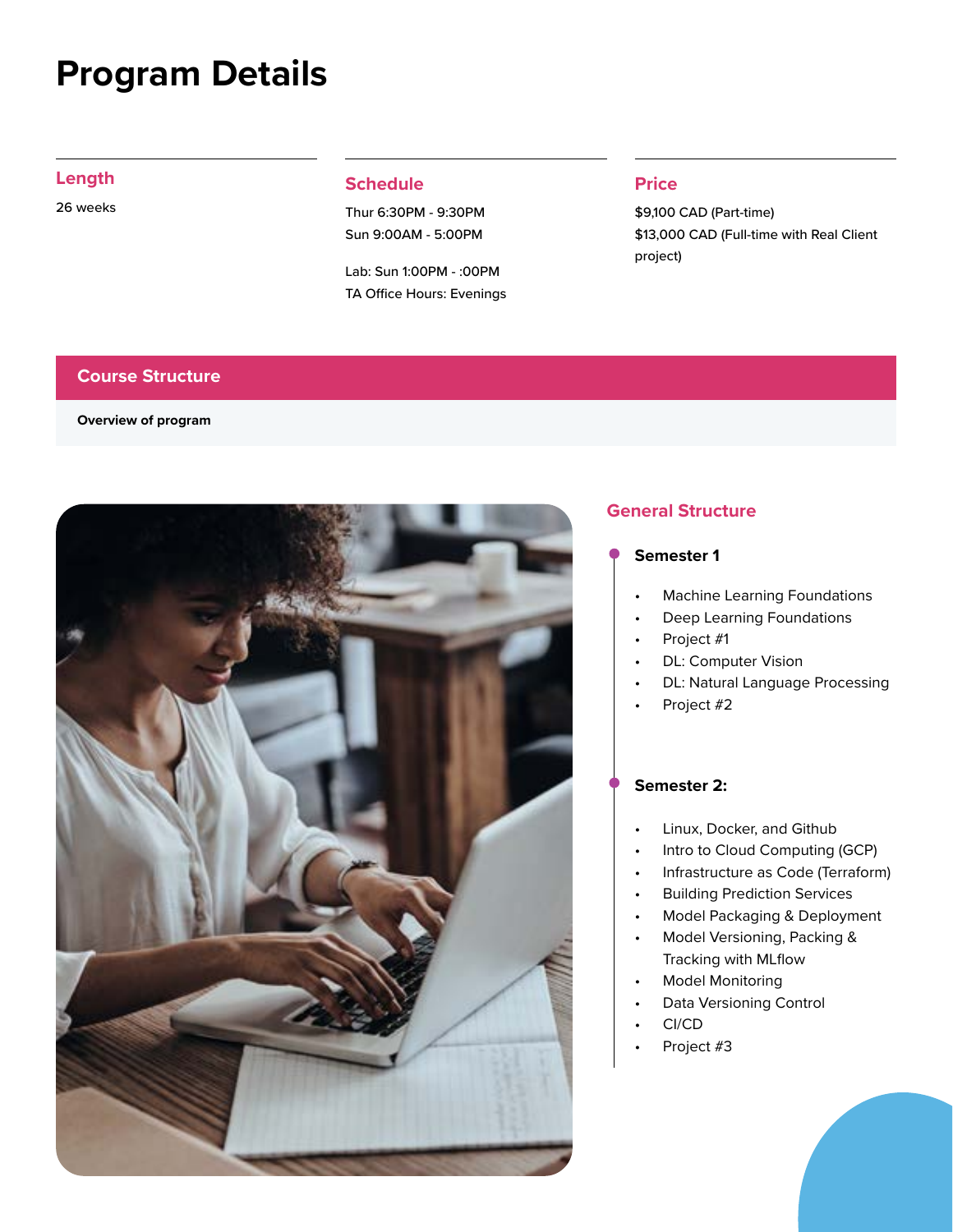# **Syllabus**

### **Machine Learning Foundations**

| <b>Content</b>                             | <b>What Will Be Covered &amp; Tools Used</b> |
|--------------------------------------------|----------------------------------------------|
| Review of Basic Concepts + Data Processing |                                              |
| Parameter and Hyperparameter Optimization  |                                              |
| <b>Supervised Learning</b>                 |                                              |
| Unsupervised Learning                      | Ensemble learning clustering<br>$\bullet$    |

## **Deep Learning Foundations**

| <b>Content</b>                               | <b>What Will Be Covered &amp; Tools Used</b>                                                                                                                                        |
|----------------------------------------------|-------------------------------------------------------------------------------------------------------------------------------------------------------------------------------------|
| <b>Introduction to Neural Networks</b>       | Neural Network as a flexible system of learning<br>$\bullet$<br>History of machine learning starting from perceptrons<br>$\bullet$<br>What is deep learning?                        |
| <b>Forward and Backward Propagations</b>     | Mathematics of Forward and Backward propagations<br>$\bullet$<br>Forward and Backward propagation in PyTorch                                                                        |
| Hyperparameter Optimization in Deep Learning | Important hyperparameters in Neural Network modeling<br>$\bullet$<br>Intuition behind each hyperparameter<br>$\bullet$<br>Playing with nnet hyperparameters in PyTorch<br>$\bullet$ |
| Intro to PyTorch                             | Neural Network architecture specification and<br>$\bullet$<br>initialization, Forward and Backward propagation in<br>PyTorch<br>Review of PyTorch tutorials<br>$\bullet$            |
| <b>Convolutional Neural Networks</b>         | Theoretical aspects of Convolutional Neural Networks<br>$\bullet$<br>CNN for image classification<br>CNN for image segmentation<br>Introduction to transfer learning                |
| <b>Recurrent Neural Networks</b>             | Introduction to Recurrent Neural Networks<br>$\bullet$<br>Application of RNN in NLP, speech recognition, etc. widely<br>$\bullet$<br>used units in RNN such as GML and LSTM         |
| <b>Transformers and Attention Mechanism</b>  | Introduction to attention<br>Multi-head attention in NLP<br><b>Transformers</b>                                                                                                     |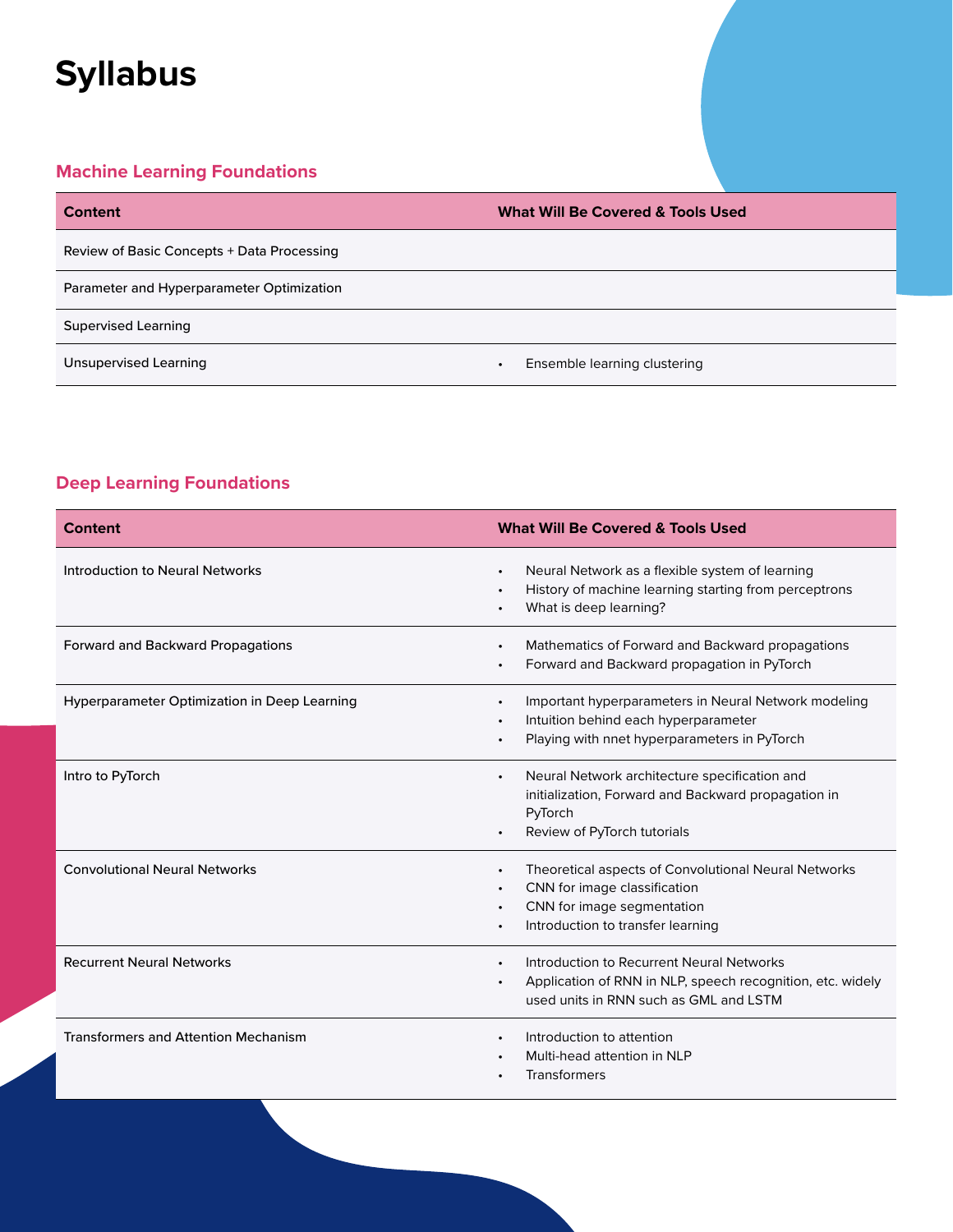## **Deep Learning -- Computer Vision**

| <b>Content</b>                                                  | <b>What Will Be Covered &amp; Tools Used</b>                                                                                                                                     |
|-----------------------------------------------------------------|----------------------------------------------------------------------------------------------------------------------------------------------------------------------------------|
| Literature Review/Discussion on the Latest Papers               | How to search for relevant literature<br>How to evaluate sources and find relevant concepts<br>Identify themes, debates and gaps<br>Different areas of ML and how to get started |
| CNN Architectures + Visualizing and Understanding CNN<br>models | <b>CNN</b> architectures; Modern Convolutional Neural<br>Networks; Visualizing CNN                                                                                               |
| <b>Object Detection</b>                                         | Detecting a single/multiple object<br><b>Bounding Box Predictions</b><br><b>Sliding Windows</b><br><b>Anchor Boxes</b><br><b>YOLO Algorithm for Object Detection</b>             |
| <b>Semantic Segmentation</b>                                    | What is semantic segmentation?<br>Semantic Segmentation before and after Deep Learning<br>Constitutional Neural Network for Segmentation such as<br><b>UNet</b>                  |
| Ingesting Data, Dealing with Data, Image Processing             | Introduction to Image Pre-processing<br>Image Processing using OpenCV                                                                                                            |
| Image Augmentation & Fine-Tuning                                | Common image augmentation methods and strategies;<br>transfer learning via fine-tuning                                                                                           |
| <b>Industry Use Cases</b>                                       | CV in industry applications                                                                                                                                                      |

## **Deep Learning -- NLP**

| Content                                                                                             | <b>What Will Be Covered &amp; Tools Used</b>                                                                   |
|-----------------------------------------------------------------------------------------------------|----------------------------------------------------------------------------------------------------------------|
| Introduction to NLP (Fundamentals + RNN; How can we solve<br>problems with NLP?)                    |                                                                                                                |
| Traditional and DNN-based Methods Overview (topic<br>modelling, n-grams, etc.)                      | Sklearn: Traditional algorithms<br>Gensim: LDA                                                                 |
| [Basic Models] Word Vectors: Word2Vec (Skip-gram), Glove                                            | Gensim: word2vec (skip-gram, CBOW Glove)                                                                       |
| [Basic Models] BERT - Modelling, Tips and Applications,<br><b>Attention Mechanisms, HuggingFace</b> | HuggingFace: BERT<br>Fairseg: RoBERT<br>٠                                                                      |
| <b>Generative Models - GPT</b>                                                                      |                                                                                                                |
| Embedding Use Cases (search engines, recommendations,<br>ranking)                                   | ElasticSearch - Search Engines<br>DPR - Ranking<br>$\bullet$<br>SentenceTransformers - Recommendations/Ranking |
| Classification Use Cases #1 (e.g. token, sentence, text) +<br>Introduction of Datasets              | HuggingFace                                                                                                    |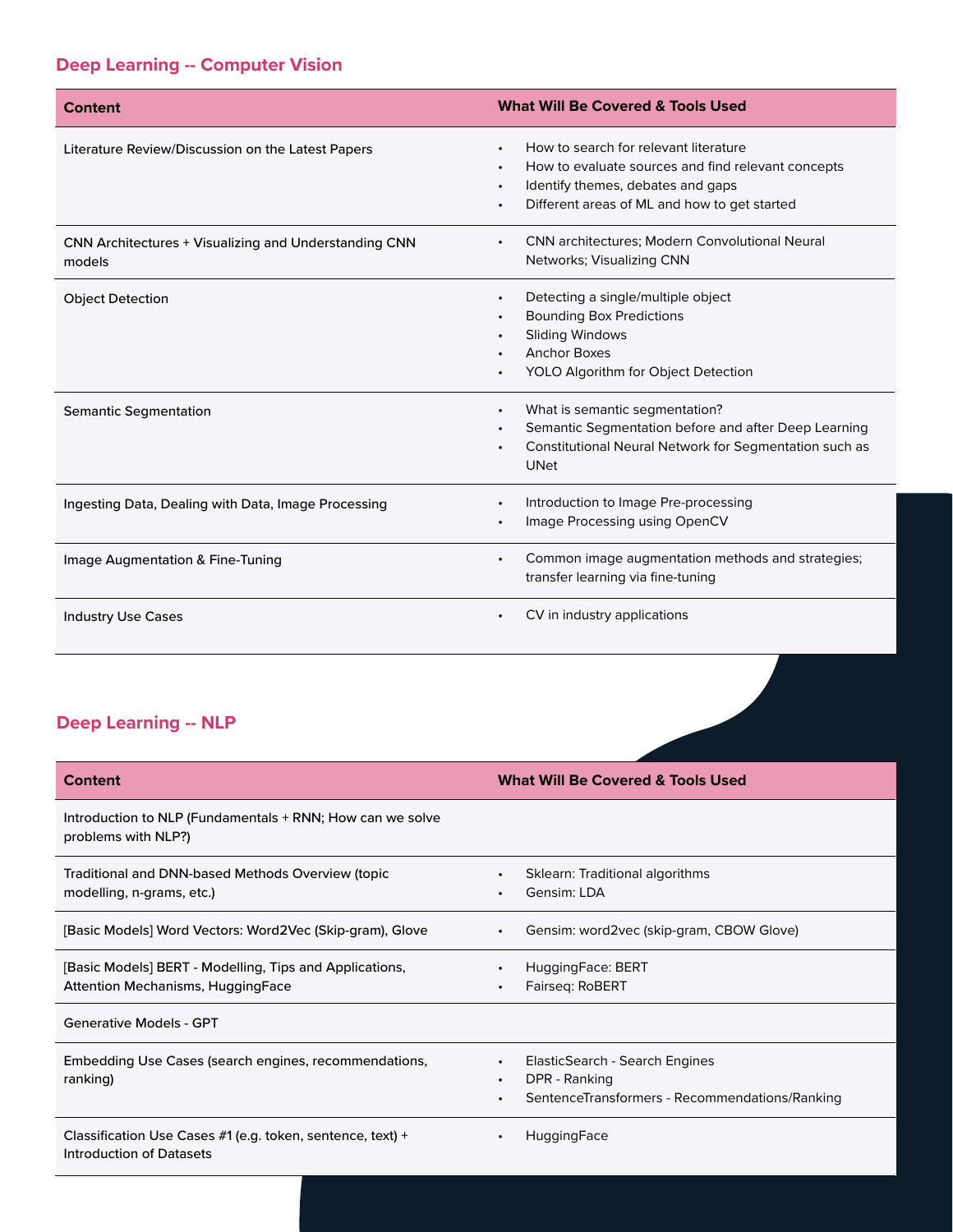| Lecture                                | <b>What Will Be Covered &amp; Tools Used</b>                    |
|----------------------------------------|-----------------------------------------------------------------|
| <b>Classification Use Cases #2</b>     | HuggingFace<br>$\bullet$                                        |
| Seq2seq Models for Machine Translation | HuggingFace<br>$\bullet$                                        |
| Differentiating Between Models         | HuggingFace: BERT, RoBERT, alberta, T5, DistilBERT<br>$\bullet$ |

#### **MLOps**

| <b>Lecture</b>                                     | <b>What Will Be Covered &amp; Tools Used</b>                                                                                                                                 |
|----------------------------------------------------|------------------------------------------------------------------------------------------------------------------------------------------------------------------------------|
| Linux, Docker, and Github                          | Linux<br>Github<br>yaml files<br>Containers<br>Docker                                                                                                                        |
| Intro to Cloud Computing (GCP)                     | Intro to GCP managed services specifically tailored for<br>$\bullet$<br>data and ML<br>Tools: Vertex Al                                                                      |
| Infrastructure as Code (IaC with Terraform)        | Intro to Terraform scripts<br>$\bullet$<br>Standing up and tearing down infrastructure<br>Tools: Terraform                                                                   |
| <b>Building Prediction Services #1</b>             | <b>Building ML models</b><br>$\bullet$<br>Offline and online prediction<br>$\bullet$<br>Serving<br>Tools: Python<br>$\bullet$                                                |
| <b>Building Prediction Services #2</b>             | Building and deploying models<br>$\bullet$<br>REST endpoints<br>Tools: Python, FASTAPI/gunicorn                                                                              |
| Model Packaging & Deployment                       | Yaml files<br>$\bullet$<br>Containers<br>Docker, Docker images<br>$\bullet$<br>Intro to Kubernetes<br>Docker run command<br>$\bullet$<br>Tools: Docker, kubectl<br>$\bullet$ |
| Model Versioning, Packaging & Tracking with MLflow | ML models, versions, project structure, MLflow<br>$\bullet$<br>Tools: MLflow, Python<br>$\bullet$                                                                            |
| Kubernetes                                         | Intro to Kubernetes<br>$\bullet$<br>Kubernetes basics, running docker images on<br>Kubernetes<br>Container orchestration<br>$\bullet$<br>Tools: Kubernetes, kubectl          |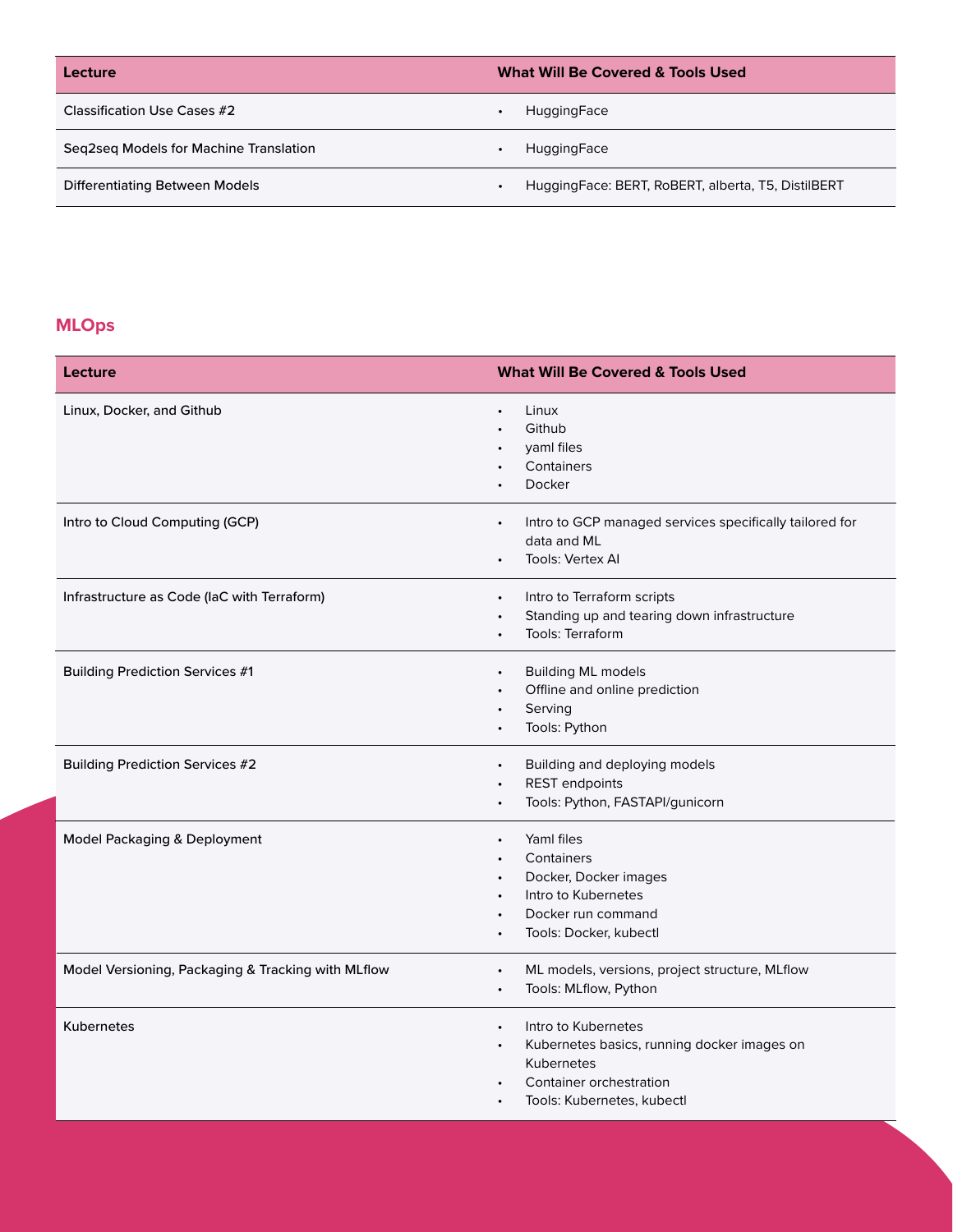| Lecture                                  | <b>What Will Be Covered &amp; Tools Used</b>                        |
|------------------------------------------|---------------------------------------------------------------------|
| Kubeflow                                 | Kubeflow pipelines<br>$\bullet$                                     |
|                                          | Pipeline components<br>$\bullet$                                    |
|                                          | DAG, experiments                                                    |
|                                          | Output artifacts and ML metadata                                    |
|                                          | Tools: Kubeflow                                                     |
| Seldon for Deployment                    | Seldon concepts<br>$\bullet$                                        |
|                                          | Intro to Seldon Core<br>$\bullet$                                   |
|                                          | Seldon ML inference servers<br>$\bullet$                            |
|                                          | Intro to Seldon Deploy and Alibi<br>$\bullet$                       |
|                                          | Tools: Seldon, kubectl                                              |
| <b>ML Feature Store</b>                  | Intro to Feature Store and Concepts<br>$\bullet$                    |
|                                          | Materializing features on feature store<br>$\bullet$                |
|                                          | Use for online and offline serving of models                        |
|                                          | Tools: Feast./Vertex AI feature store                               |
| ML Pipelines with TFX and Apache Airflow | Intro to TFX for Model Pipelines<br>$\bullet$                       |
|                                          | Comparison with Kubeflow<br>$\bullet$                               |
|                                          | <b>Orchestration using Airflow</b><br>$\bullet$                     |
|                                          | Tools: Python, TFX, Airflow/GCP Cloud Composer                      |
| <b>Model Monitoring</b>                  | <b>Model Monitoring basics</b><br>$\bullet$                         |
|                                          | Intro to Model Monitoring MLflow, and other tools like<br>$\bullet$ |
|                                          | Neptune, Sagemaker, Weights and Biases etc.                         |
| Data Versioning Control (DVC)            | Data Versioning<br>$\bullet$                                        |
|                                          | Touch on DVC, Pachyderm, etc.                                       |
|                                          |                                                                     |
| <b>CI/CD 101</b>                         | CI/CD - Github                                                      |
| CI/CD Jenkins                            | CI/CD - Jenkins                                                     |

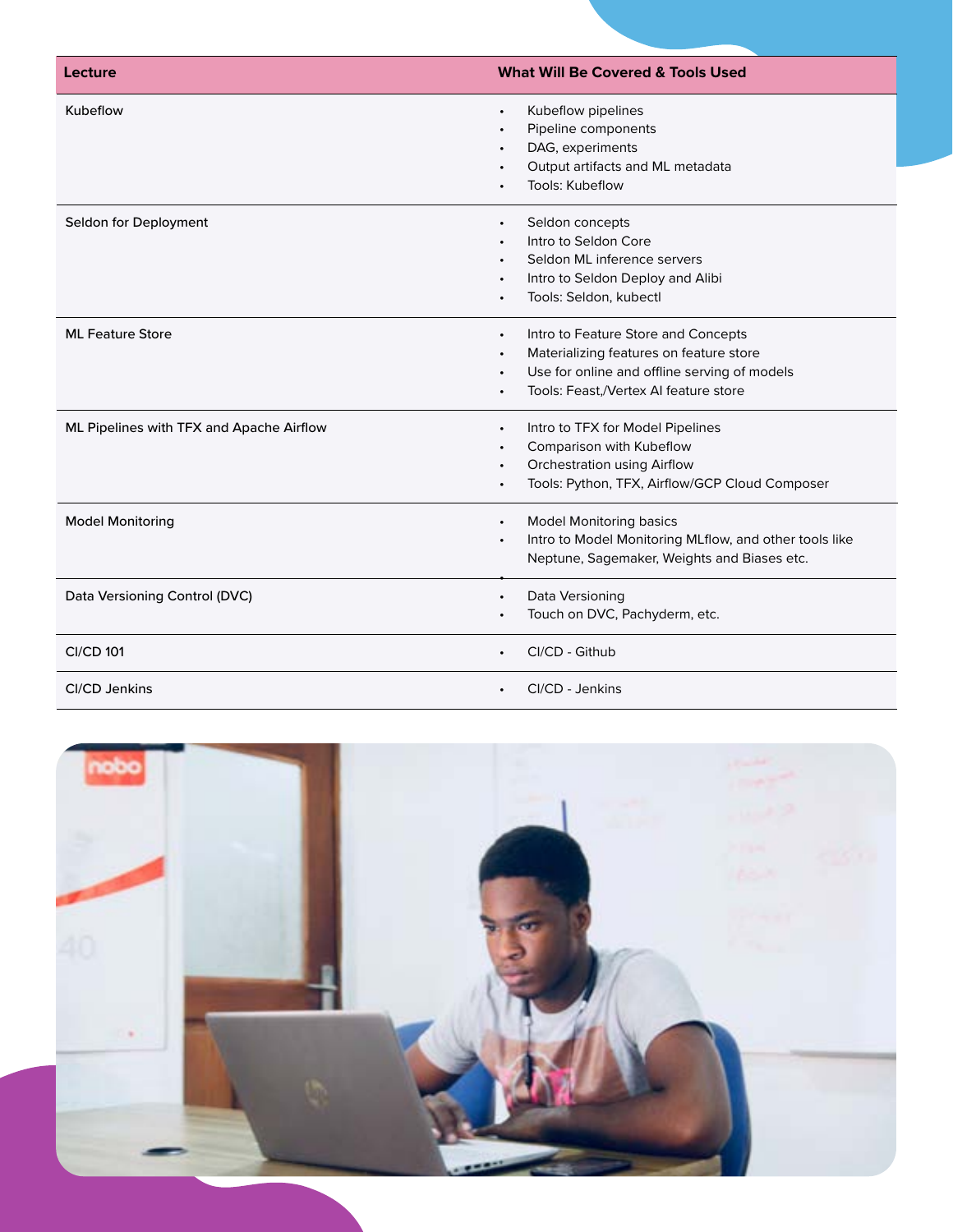## **Summary**

**Less theory-based, more on practical aspect + use cases**

- Focus on how to put things into production
- Strong learning support in program

**Projects students work on will be modeled based on real-life use cases/projects** [\(https://weclouddata.com/](https://weclouddata.com/courses/ai-engineering-bootcamp/) [courses/ai-engineering-bootcamp/\)](https://weclouddata.com/courses/ai-engineering-bootcamp/)

#### **Possible project examples:**

• Object detection, image processing using DL semantic segmentation, autonomous driving, IoT creating a robot

**Career mentorship and support at the end of the program**

**Option to join our real-client projects**



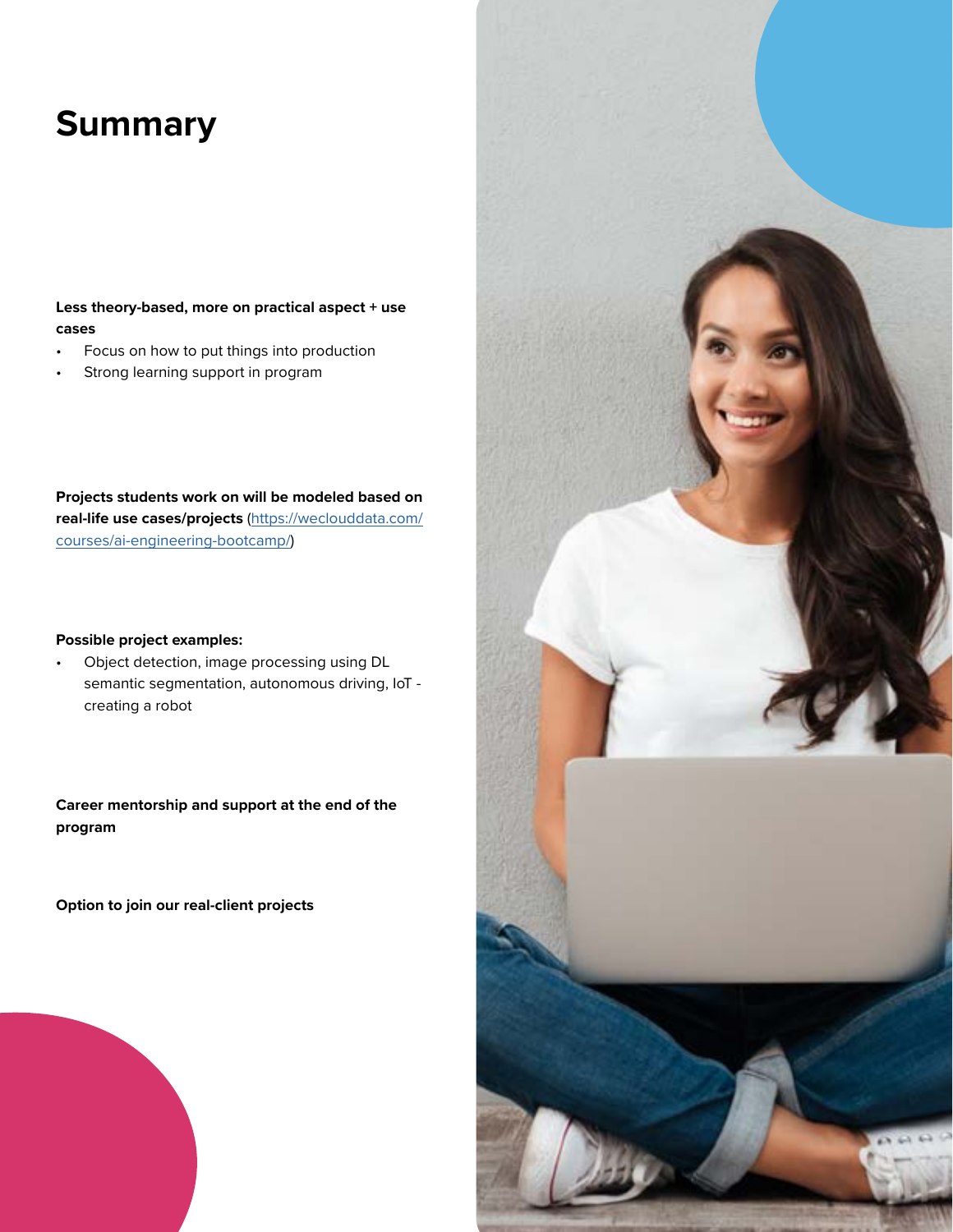## **Instructors**



#### **Farnoosh Khodakarami**

Machine Learning Researcher, Cyclica

#### **Ali Madani**

Director of Machine Learning, Cyclica

Ali is the head of machine learning at Cyclica Inc. and leads the team to further improve Cyclica's deep learning technology for predicting interaction between ligands and target proteins. As a computational biologist and machine learning specialist, Ali has worked on a series of scientific articles in high impact scientific journals and international conferences covering such fields as transfer learning, dimensionality reduction and unsupervised clustering. He earned a Ph.D degree from the University of Toronto, and a master of a mathematics degree from the University of Waterloo.

Experienced computer scientist with a demonstrated history of working in the research industry. Skilled in application development with experience in machine learning applications. Strong research professional with a Doctor of Philosophy (Ph.D.) focused in Computer Science from the Amirkabir University of Technology - Tehran Polytechnic. Creative, self-motivated and committed to working with a team-player attitude, great problem-solving skills and ability to quickly grasp new concepts.





#### **Yi Zhang**

Senior AI Applied Research Scientist, ServiceNow ATG

Dr. Yi Zhang is a Computer Scientist specializing in NLP, Machine Learning, and AI, working as a Senior AI Applied Research Scientist at ServiceNow Advanced Technology Group. He has years of academia and industry experience and has architected solutions to convert the latest technology to robust Business Intelligent. Prior to his previous experience as the Head of Engineering at NLPMatics, he also assumed team lead role at Tencent and Research Scientist at Chan Zuckerberg Institute.

#### **Indrani Gorti**

Director of Platform and ML engineering, Loblaw Digital

Indrani Gorti is a polyglot with experience in data engineering, data science, and solving business problems using ML and AI. She has worked in major industries like Finance, Telecommunications, Technology, Retail, and Startups. Her work has involved end-to-end projects from data ingestion, data analysis to the deployment of models in various setups using user transaction and interaction logs.

Indrani is a Director of Platform and ML engineering at Loblaw Digital. She holds a BS and MS in Computer Science.